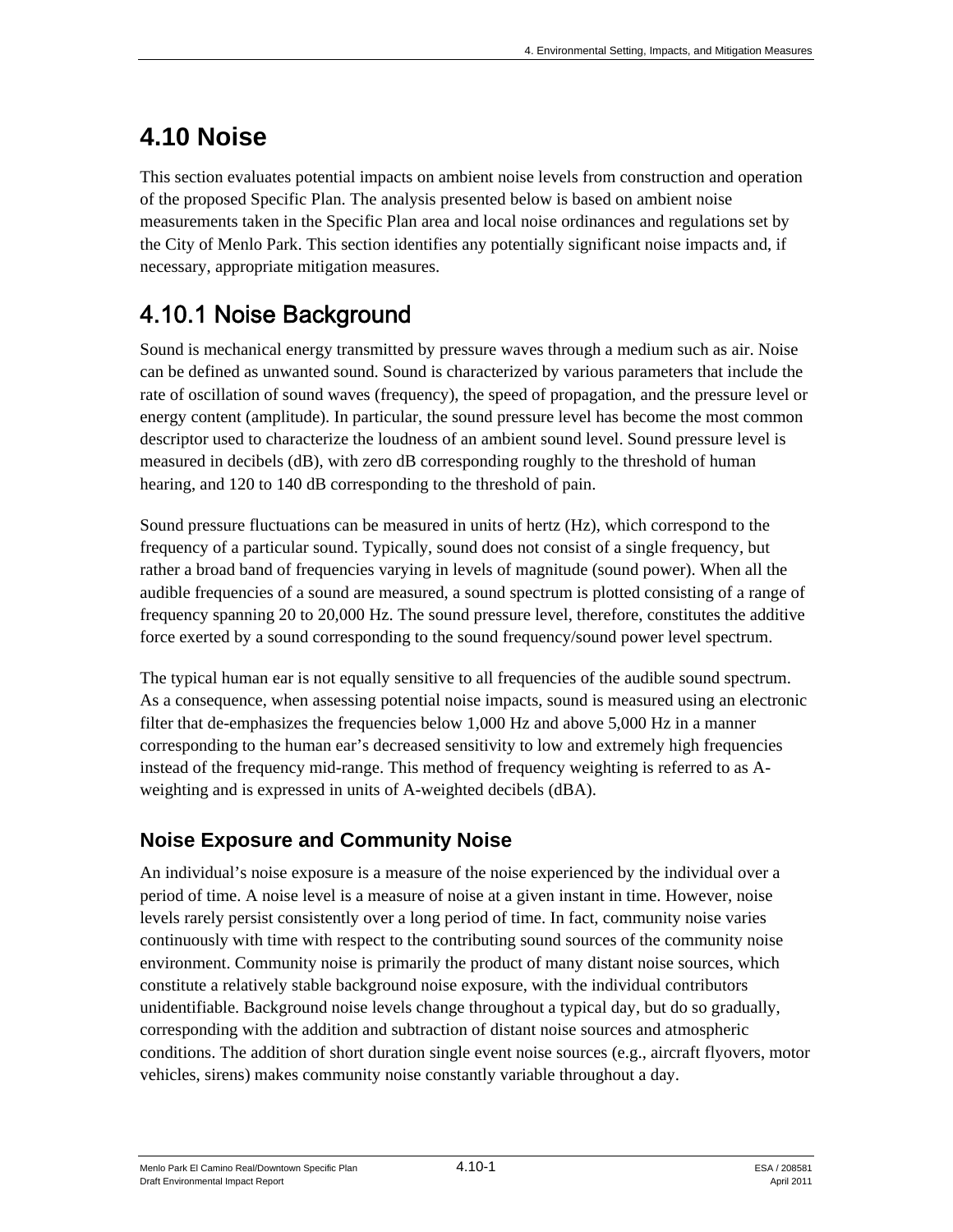These successive additions of sound to the community noise environment vary the community noise level from instant to instant requiring the measurement of noise exposure over a period of time to legitimately characterize a community noise environment and evaluate cumulative noise impacts. This time-varying characteristic of environmental noise is described using statistical noise descriptors. The noise descriptors used in this analysis are summarized below.

- $L_{eq}$ : The equivalent sound level is used to describe noise over a specified period of time, in terms of a single numerical value. The  $L_{eq}$  is the constant sound level which would contain the same acoustic energy as the varying sound level, during the same time period (i.e., the average noise exposure level for the given time period).
- L<sub>max</sub>: The instantaneous maximum noise level measured during the measurement period of interest.
- $L_{dn}$ : The energy average of the A-weighted sound levels occurring during a 24-hour period, and which accounts for the greater sensitivity of most people to nighttime noise by weighting noise levels at night ("penalizing" nighttime noises). Noise between 10:00 PM and 7:00 AM is weighted (penalized) by adding 10 dBA to take into account the greater annoyance of nighttime noises.

### **Effects of Noise on People**

The effects of noise on people can be placed into three categories:

- subjective effects of annoyance, nuisance, dissatisfaction;
- interference with activities such as speech, sleep, learning; and
- physiological effects such as hearing loss or sudden startling.

Environmental noise typically produces effects in the first two categories. Workers at industrial plants often experience noise in the last category. There is no completely satisfactory way to measure the subjective effects of noise, or the corresponding reactions of annoyance and dissatisfaction. A wide variation exists in the individual thresholds of annoyance, and different tolerances to noise tend to develop based on an individual's past experiences with noise.

Thus, an important way of predicting a human reaction to a new noise environment is the way the new noise compares to the existing noise levels that one has adapted, which is referred to as the "ambient noise" level. In general, the more a new noise exceeds the previously existing ambient noise level, the less acceptable the new noise will be judged by those hearing it. With regard to increases in A-weighted noise level, the following relationships occur:

- Except in carefully controlled laboratory experiments, a change of one dBA cannot be perceived;
- Outside of the laboratory, a three dBA change is considered a just-perceivable difference when the change in noise is perceived but does not cause a human response;
- A change in level of at least five dBA is required before any noticeable change in human response would be expected; and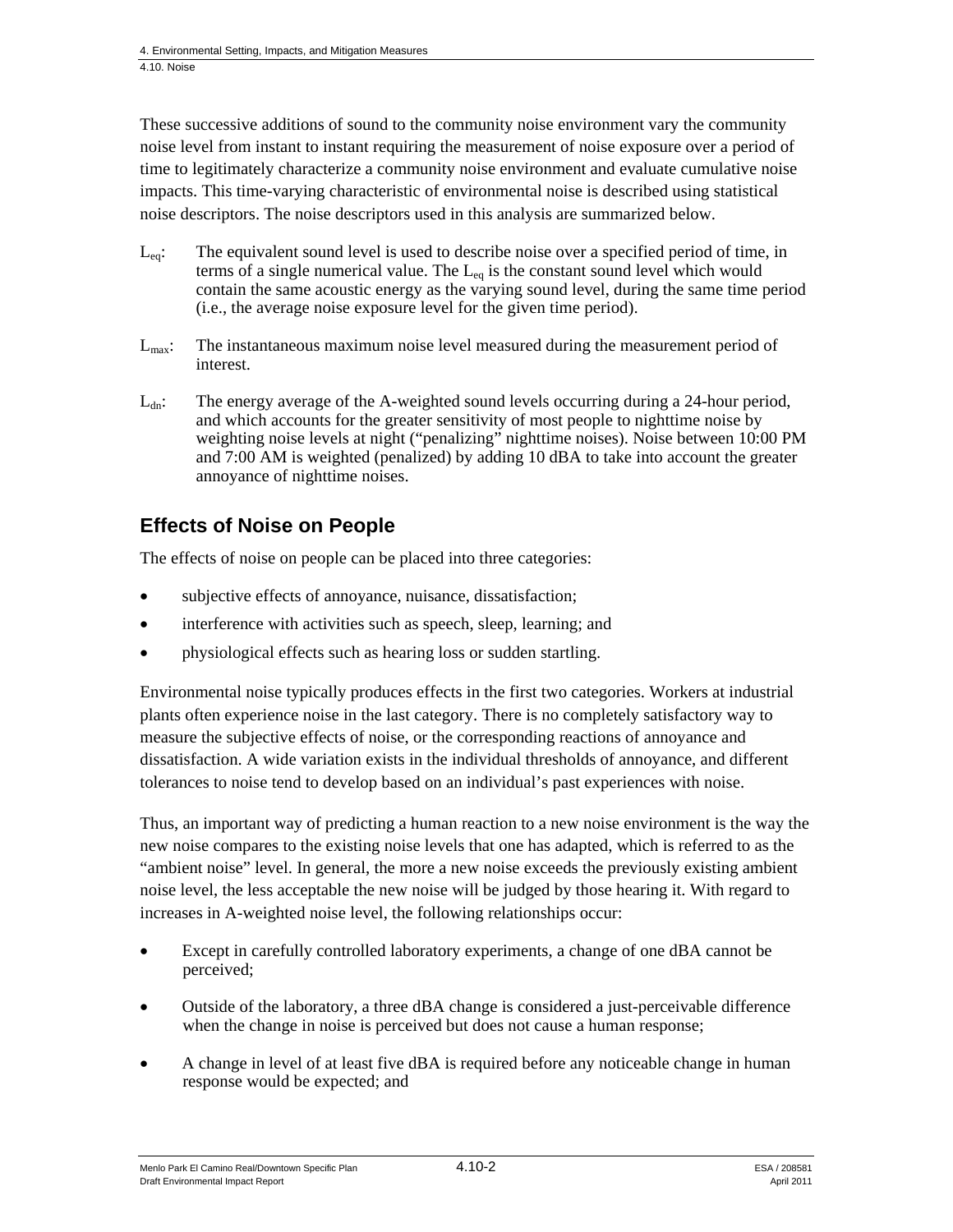A 10-dBA change is subjectively heard as approximately a doubling in loudness, and can cause an adverse response.

These relationships occur in part because of the logarithmic nature of sound and the decibel system. A ruler is a *linear* scale: it has marks on it corresponding to equal quantities of distance. One way of expressing this is to say that the ratio of successive intervals is equal to one. A *logarithmic* scale is different in that the ratio of successive intervals is not equal to one. Each interval on a logarithmic scale is some common factor larger than the previous interval. A typical ratio is 10, so that the marks on the scale read: 1, 10, 100, 1,000, 10,000, etc., doubling the variable plotted on the x-axis. The human ear perceives sound in a non-linear fashion; hence the decibel scale was developed. Because the decibel scale is based on logarithms, two noise sources do not combine in a simple additive fashion, rather they combine logarithmically. For example, if two identical noise sources produce noise levels of 50 dBA, the combined sound level would be 53 dBA, not 100 dBA.

### **Noise Attenuation**

Point sources of noise, including stationary mobile sources such as idling vehicles or onsite construction equipment, attenuate (lessen) at a rate of 6.0 to 7.5 dBA per doubling of distance from the source, depending upon the type of ground surface. Widely distributed noises such as a large industrial facility spread over many acres or a street with moving vehicles (a "line" source) would typically attenuate at a lower rate of approximately 3.0 to 4.5 dBA per doubling distance from the source also dependent upon the type of ground surface.<sup>1</sup>

#### **Vibration**

Vibration is an oscillatory motion through a solid medium in which the motion's amplitude can be described in terms of displacement, velocity, or acceleration. There are several different methods that are used to quantify vibration. The peak particle velocity (PPV) is defined as the maximum instantaneous peak of the vibration signal. The PPV is most frequently used to describe vibration impacts to buildings. The root mean square (RMS) amplitude is most frequently used to describe the affect of vibration on the human body. The RMS amplitude is defined as the average of the squared amplitude of the signal. Decibel notation (VdB) is commonly used to measure RMS. The decibel notation acts to compress the range of numbers required to describe vibration.<sup>2</sup> Typically, ground-borne vibration generated by man-made activities attenuates rapidly with distance from the source of the vibration.

 $\overline{\phantom{a}}$ 1 California Department of Transportation (Caltrans). *Technical Noise Supplement*, 1998.

<sup>2</sup> Federal Transit Administration (FTA), *Transit Noise and Vibration Impact Assessment (FTA-VA-90-1003-06)*, May 2006.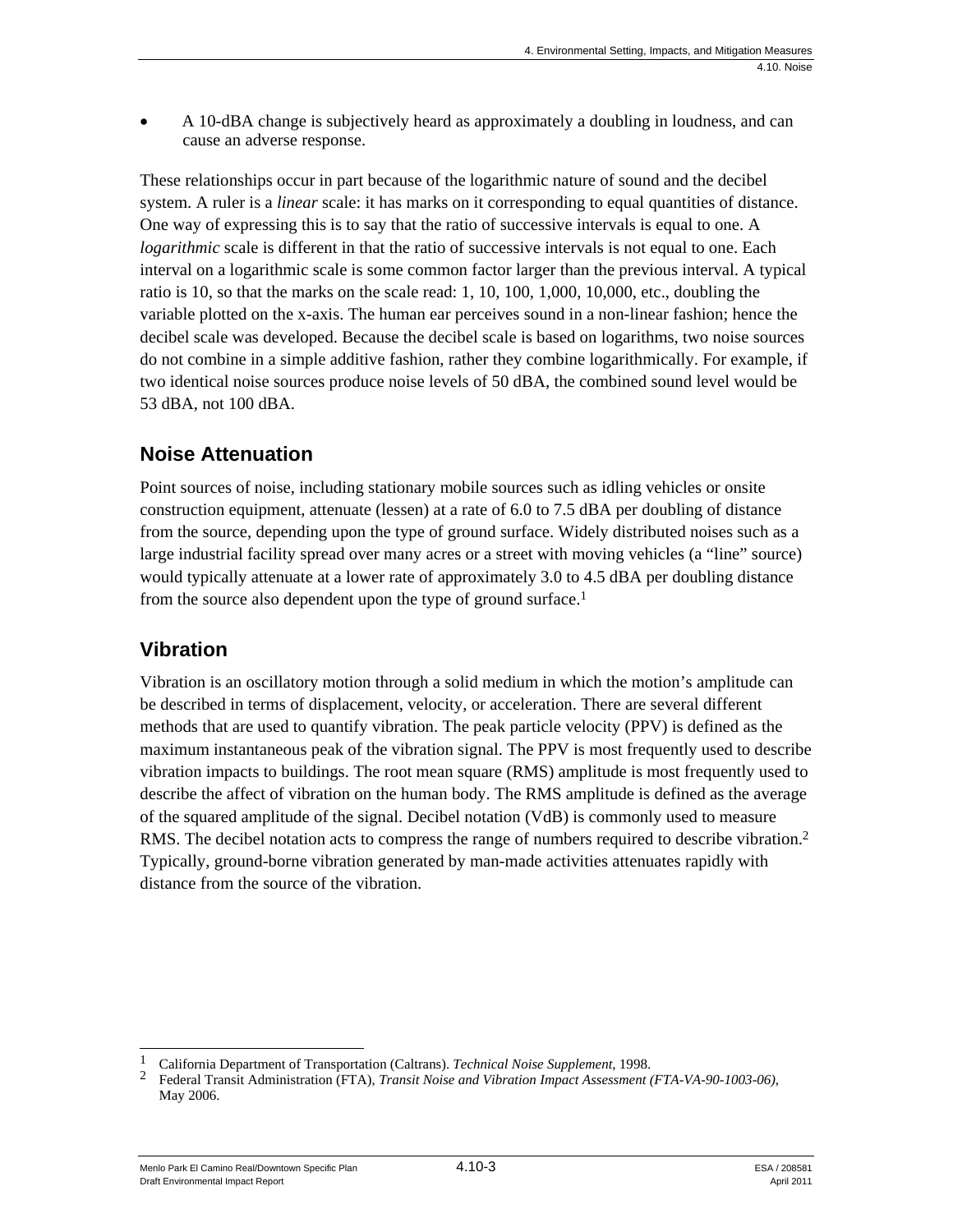## 4.10.2 Environmental Setting

The main contributors to the noise environment in the El Camino Real/Downtown Specific Plan area include roadway noise and noise associated with the nearby Caltrain line. Six 10-minute average noise measurements were taken within the Specific Plan area on July 21, 2009. Table 4.10-1 presents the L<sub>eq</sub> and L<sub>max</sub> for these 10-minute measurements and **Figure 4.10-1** shows the locations at which these measurements were taken. As shown, ambient  $L_{eq}$  noise levels in the Specific Plan area were between 56.2 dBA and 60.9 dBA. The predominant noise source was vehicle traffic on nearby roadways.

| # | <b>Measurement Location</b>                                                             | Time      | $L_{eq}$ | $L_{\text{max}}$ | <b>Description of Noise Sources</b>                                                                                                                                         |
|---|-----------------------------------------------------------------------------------------|-----------|----------|------------------|-----------------------------------------------------------------------------------------------------------------------------------------------------------------------------|
| 1 | Hoover Street approximately 100 feet<br>north of Oak Grove Avenue                       | 10:56 AM  | 59.1     | 75.1             | Vehicle traffic on Oak Grove Avenue and<br>Hoover Street; people talking on the street;<br>trains audible from this location                                                |
| 2 | Fremont Park, 50 feet from intersection<br>of Santa Cruz Avenue and University<br>Drive | 11:22 AM  | 59.7     | 71.8             | Vehicle traffic on Santa Cruz Avenue and<br>University Drive; people talking in the<br>distance                                                                             |
| 3 | Live Oak Avenue approximately<br>100 feet southwest of El Camino Real                   | 11:50 AM  | 59.0     | 70.1             | Vehicle traffic on El Camino Real primary<br>noise source; people talking in the distance;<br>some vehicle traffic on Live Oak Avenue;<br>trains audible from this location |
| 4 | Willow Road approximately 50 feet<br>northeast of Alma Street                           | 12:31 PM  | 57.6     | 76.7             | Moderate vehicle traffic on Alma Street:<br>helicopter flying overhead; siren in the<br>distance; landscaping equipment in the<br>distance; a few heavy trucks              |
| 5 | Mills Street approximately 100 feet<br>northwest of Oak Grove Avenue                    | 12:55 PM  | 56.2     | 68.9             | Vehicle traffic on Oak Grove Avenue; light<br>traffic on Mills Street; trains audible (horn,<br>wheels squealing, crossing gate bell)                                       |
| 6 | Spruce Avenue approximately 75 feet<br>northeast of El Camino Real                      | $1:19$ PM | 60.9     | 74.5             | Traffic on El Camino Real and train noise                                                                                                                                   |

**TABLE 4.10-1 10-MINUTE AVERAGE AMBIENT NOISE LEVELS IN THE STUDY AREA** 

NOTE: Short-term (10-minute) measurements were collected on July 21, 2009.

Additionally, noise associated with Caltrain operation was observed at four of the six noise measurement locations. In addition, the following noise sources were observed: pedestrian traffic, birds, wind, people talking/yelling, landscaping equipment and emergency sirens.

### **Sensitive Receptors**

Human response to noise varies considerably from one individual to another. Effects of noise at various levels can include interference with sleep, concentration, and communication, and can cause physiological and psychological stress and hearing loss. Given these effects, some land uses are considered more sensitive to ambient noise levels than others. In general, residences, schools, hotels, hospitals, and nursing homes are considered to be the most sensitive to noise. Places such as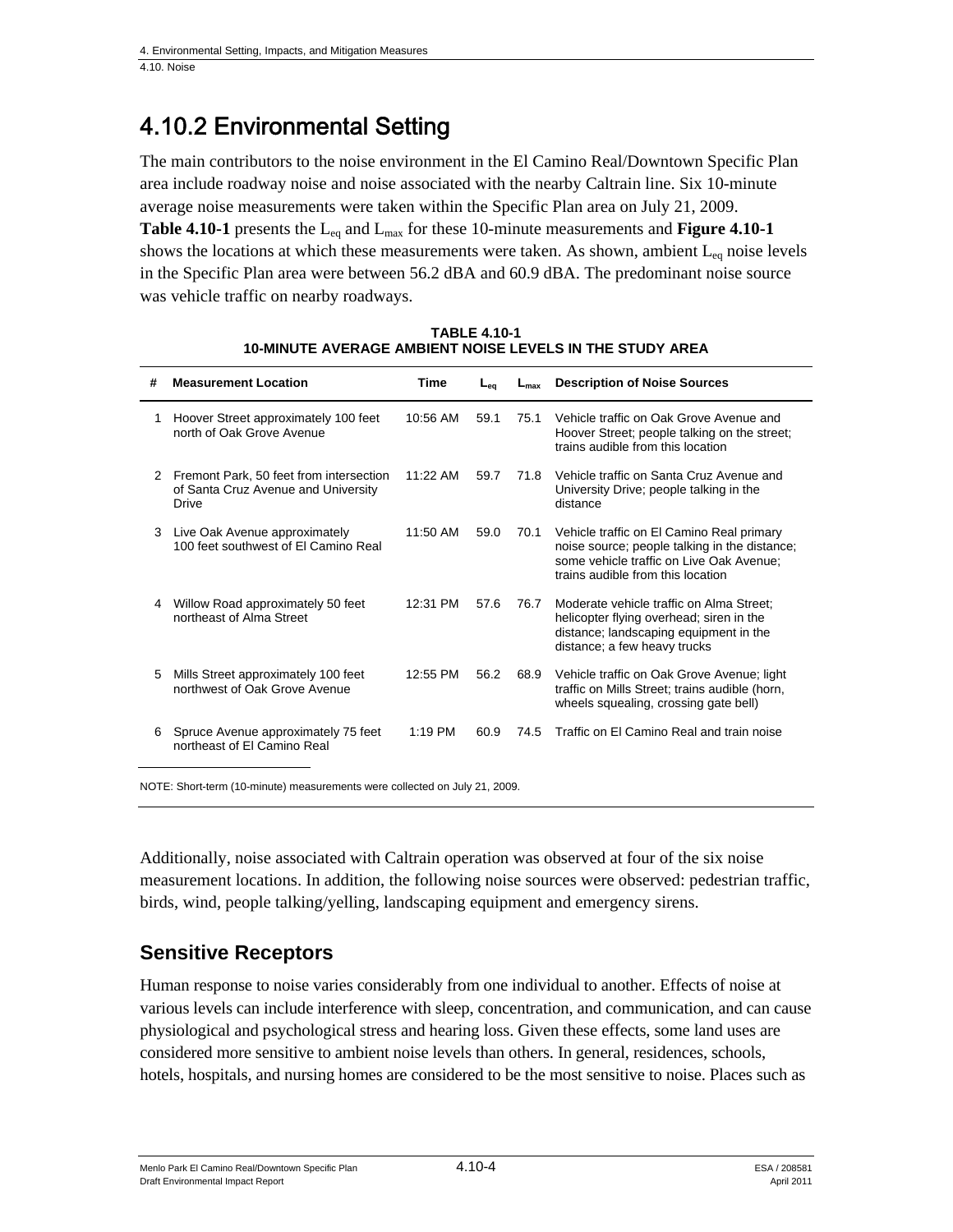



Menlo Park El Camino Real/Downtown Specific Plan EIR . 208581<br>**Figure 4.10-1** SOURCE: ESA **Figure 4.10-1** Noise Monitoring Locations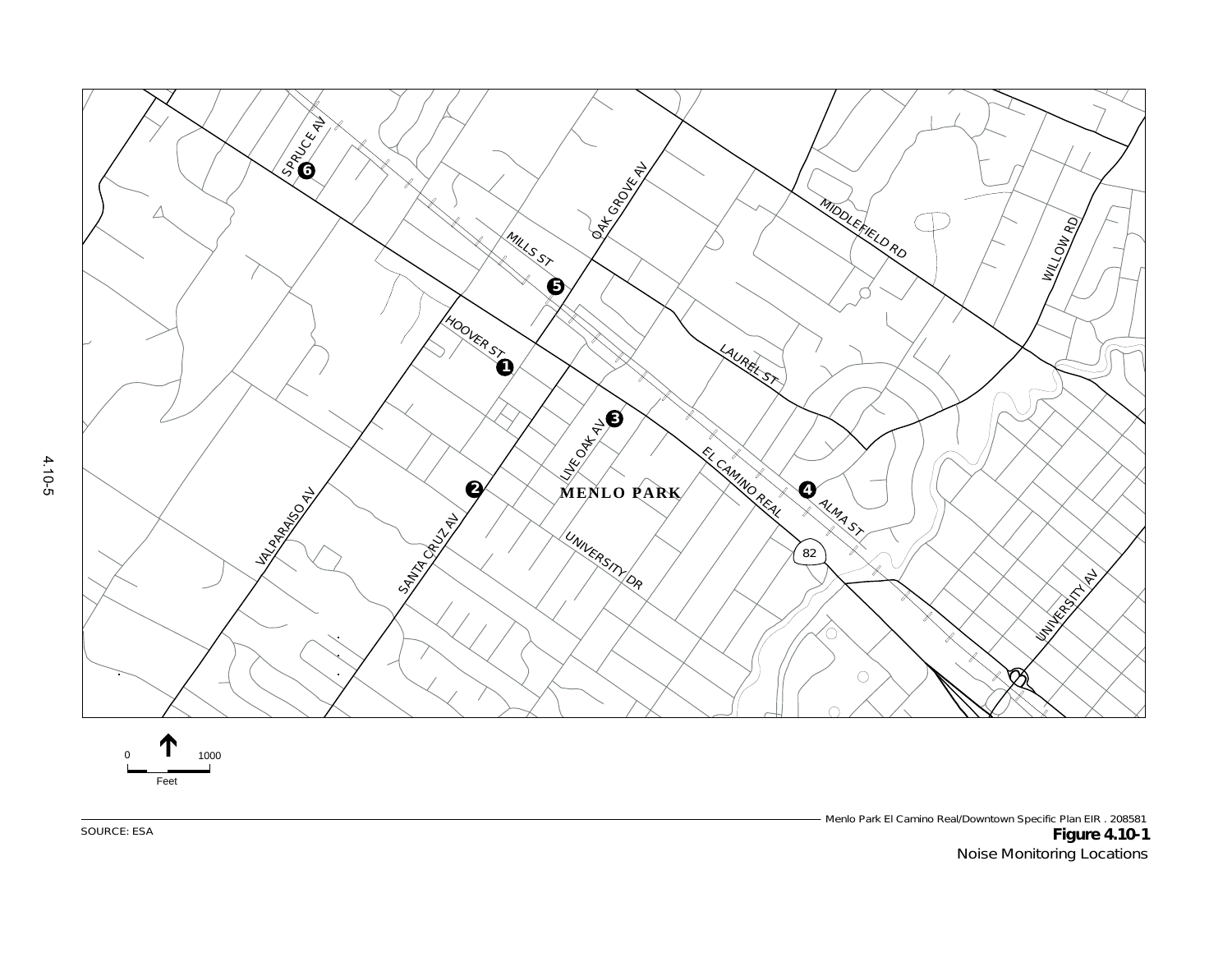churches, libraries, and cemeteries, where people tend to pray, study, and/or contemplate are also sensitive to noise. Commercial and industrial uses are considered the least noise-sensitive.

The proposed Specific Plan area includes and is surrounded by a number of residential receptors. There are also a number of hotels located along El Camino Real in the project vicinity. Furthermore, the Plan includes plans to develop new multi-family residential and mixed uses, which would add new sensitive receptors to the area.

Churches located within half a mile of the Specific Plan area include: Nativity of the Holy Virgin Church on Crane Street; First Church of Christ, Scientist, Menlo Park Reading Room on Chestnut Street; Chabad Israeli Community Church on Chestnut Street; Menlo Park Presbyterian Church on Santa Cruz Avenue; St. Raymond's Catholic Church on Santa Cruz Avenue; and First Church of Christ, Scientist, Menlo Park on Ravenswood Avenue.

Schools within half a mile of the Specific Plan area include: Menlo School on Valparaiso Avenue; Sacred Heart Preparatory School on Valparaiso Avenue; Saint Raymond's Elementary School on Arbor Road; Kirkhouse Preschool on Santa Cruz Avenue; Lydian Academy on El Camino Real; Menlo-Atherton Cooperative Nursery on Middle Avenue; New Beginnings Preschool on Middle Avenue; Nativity Elementary on Laurel Street; Encinal Elementary on Encinal Avenue; and Menlo-Atherton High School on Middlefield Road. Other sensitive receptors in the project vicinity include the Atherton Library (approximately 1,500 feet northwest of the Specific Plan area) and the Menlo Park Public Library (immediately adjacent to the Specific Plan area on Alma Street near Ravenswood Avenue).

## 4.10.3 Regulatory Setting

Federal, State, and local agencies regulate different aspects of environmental noise. Federal and State agencies generally set noise standards for mobile sources such as aircraft and motor vehicles, while regulation of stationary sources is left to local agencies. Local regulation of noise involves implementation of general plan policies and noise ordinance standards. Local general plans identify general principles intended to guide and influence development plans; local noise ordinances establish standards and procedures for addressing specific noise sources and activities.

### **State of California**

State regulations include requirements for the construction of new hotels, motels, apartment houses and dwellings (other than detached single-family dwellings, such as are proposed for development in the Plan area) that are intended to limit the extent of noise transmitted into habitable spaces. These requirements are collectively known as the California Noise Insulation Standards and are found in California Code of Regulations, Title 24 (known as the Building Standards Administrative Code). As noted previously, interior residential standards for multi-family dwellings are set by the State of California at 45 dBA L<sub>dn</sub>. Title 24 standards are enforced through the building permit application process in the City of Menlo Park, as in most jurisdictions.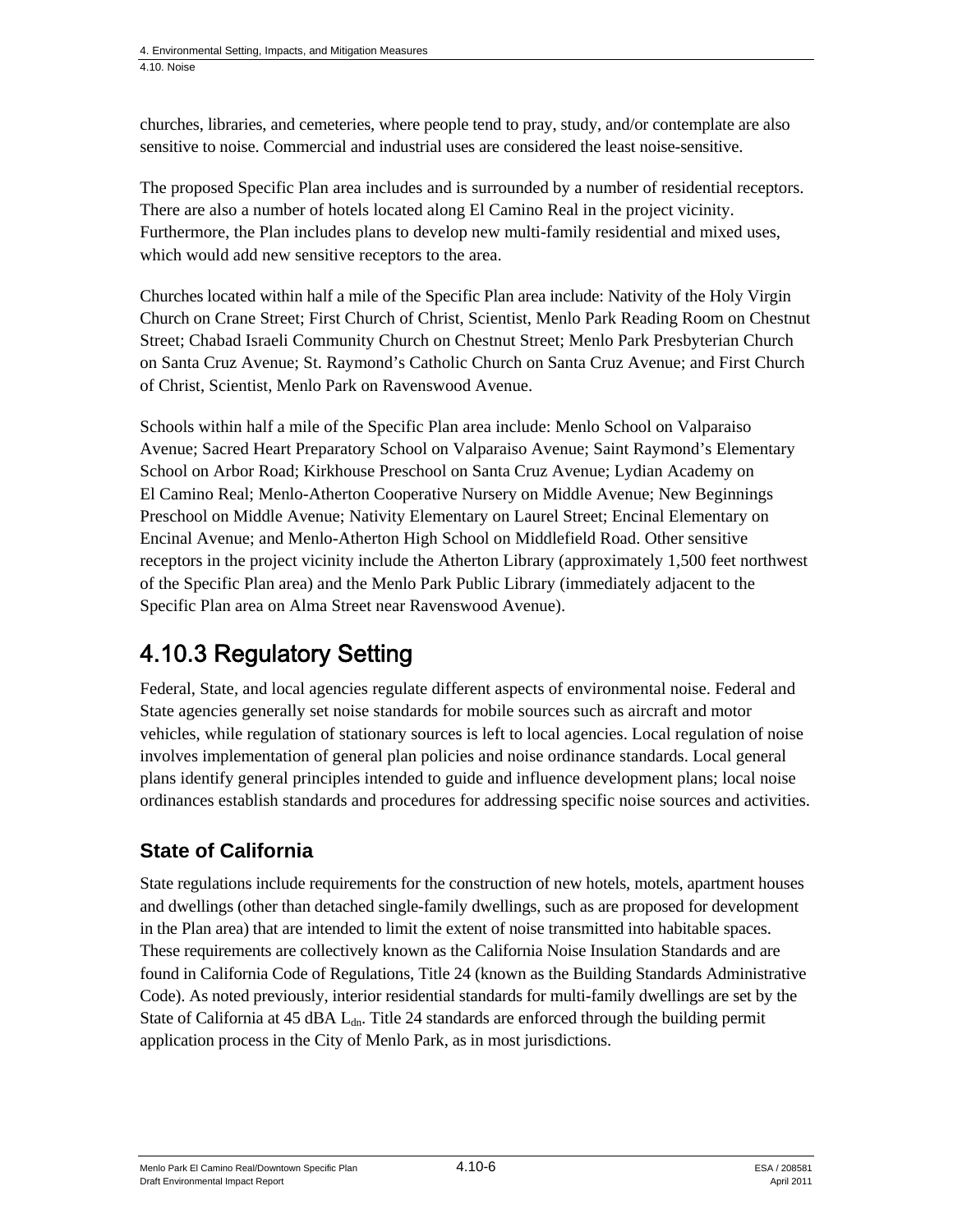### **City of Menlo Park**

#### *General Plan*

The Noise Element of the City of Menlo Park's General Plan contains goals and policies to help improve the noise environment of Menlo Park. Policies which are applicable to the Plan are listed below.3

- Analyze in detail the potential noise impacts of any actions that the city may take or act upon which could significantly alter noise level in the community.
- Consider the compatibility of proposed land uses with the noise environment when preparing or revising community and/or specific plans.

The Noise Element contains land use compatibility guidelines under which the "normally acceptable" noise environment for new residential uses is 60 dBA,  $L<sub>dr</sub>$ . At noise levels between 60 and 70 dBA,  $L_{dn}$ , the noise environment is "conditionally acceptable" for residential uses, meaning that new construction should normally be undertaken only following a detailed analysis of noise reduction requirements. Above 70 dBA,  $L_{dn}$ , the noise environment is "normally unacceptable" for residences and if new construction does proceed, noise insulation features must be included in the project. The compatibility guidelines contain comparable, but less stringent, standards for development of new commercial uses.4

#### *Municipal Code*

Chapter 8.06 of the City of Menlo Park Municipal Code sets forth noise standards to protect the peace, health and safety of its citizens from unreasonable noises. According to Section 8.06.030 of this chapter, noise from any source measured at any residential property is considered a noise disturbance if it exceeds noise levels of 50 dBA during nighttime hours or 60 dBA during daytime hours. Furthermore, any and all excessively annoying, loud or unusual noises or vibrations that may offend the peace and quiet of persons of ordinary sensibilities and which interfere with the comfortable enjoyment of life or property shall be considered a noise disturbance.<sup>5</sup>

Construction activities that occur between 8 AM and 6 PM, Monday through Friday are exempt from the noise standards outlined in Section 8.06.030. However, the code does require that a sign be posted at all entrances to the construction site outlining the permitted hours of construction activities. The sign must be placed at least five feet above the ground and must consist of a white background with black letters.<sup>6</sup>

Menlo Park El Camino Real/Downtown Specific Plan 4.10-7 4.10-7 ESA / 208581 Draft Environmental Impact Report April 2011

<sup>1</sup> 3 City of Menlo Park, *Noise Element of the Comprehensive General Plan*, prepared by Charles M. Salter Associates,

adopted by City Council on November 14, 1978. 4 More recent noise compatibility standards promulgated by the Governor's Office of Planning and Research, in the *State of California General Plan Guidelines* (2003), recommend lower acceptable noise levels for new construction of certain land uses.

<sup>5</sup> City of Menlo Park, Municipal Code, Chapter 8.06 Noise, 1999.

<sup>6</sup> City of Menlo Park, Municipal Code, Chapter 8.06 Noise, 1999.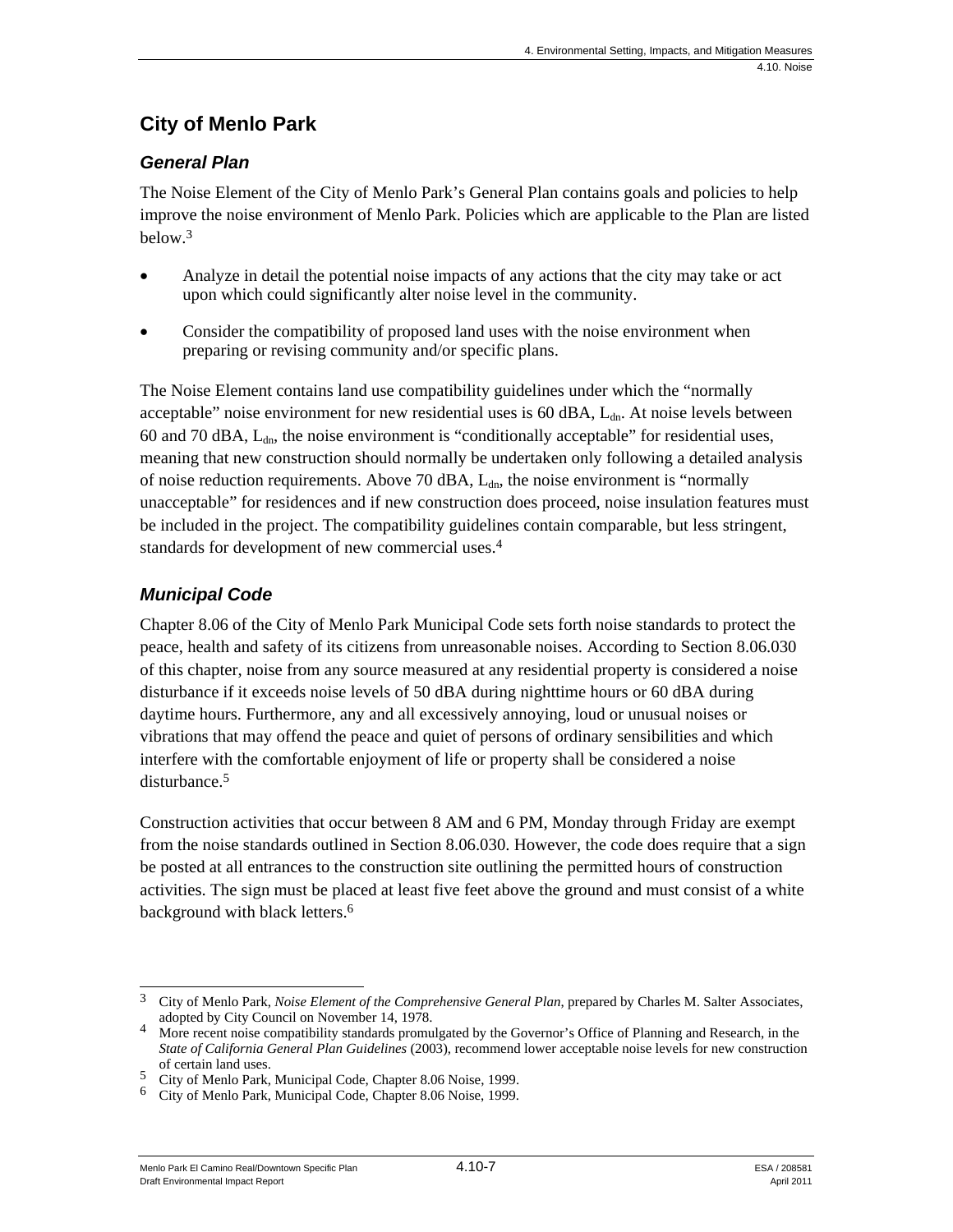Noise from powered equipment used on a temporary, occasional, or infrequent basis operated between the hours of 8 AM and 6 PM, Monday through Friday is also exempt from noise standards set forth in Section 8.06.030. However, the code does prohibit the use of powered equipment that generates noise levels in excess of 85 dBA at 50 feet. Deliveries to food retailers and restaurants are also exempt as are deliveries to other commercial and industrial businesses that occur between the hours of 7 AM and 6 PM, Monday through Friday and 9 AM to 5 PM Saturdays, Sundays, and holidays.7

## 4.10.4 Impacts and Mitigation Measures

### **Significance Criteria**

Implementation of the Plan would be considered to have significant noise impacts if it would:

- Expose people to or generate noise levels in excess of standards established in the local General Plan or noise ordinance, or applicable standards of other agencies;
- Expose people to or generate excessive groundborne vibration or groundborne noise levels;
- Cause a substantial permanent increase in ambient noise levels in the project vicinity above levels existing without the project;
- Cause a substantial temporary or periodic increase in ambient noise levels in the project vicinity above levels existing without the project;
- For a project located within an airport land use plan area, or, where such a plan has not been adopted, in an area within two miles of a public airport or public use airport, a significant impact would occur if it would expose people residing or working in the area to excessive noise levels; and/or
- For a project located in the vicinity of a private airstrip, a significant impact would occur if the project would expose people residing or working in the Specific Plan area to excessive noise levels.

The nearest airport to the Specific Plan area is the Palo Alto Airport of Santa Clara County. This airport is located over three miles east of the Specific Plan area, therefore it can be assumed that the project would not expose people working or residing in the area to excessive noise levels associated with airport operations. Additionally, there are no private airstrips within the vicinity of the Specific Plan and no impact would occur.

Menlo Park El Camino Real/Downtown Specific Plan  $4.10-8$   $4.10-8$ Draft Environmental Impact Report April 2011

<sup>1</sup> <sup>7</sup> City of Menlo Park, Municipal Code, Chapter 8.06 Noise, 1999.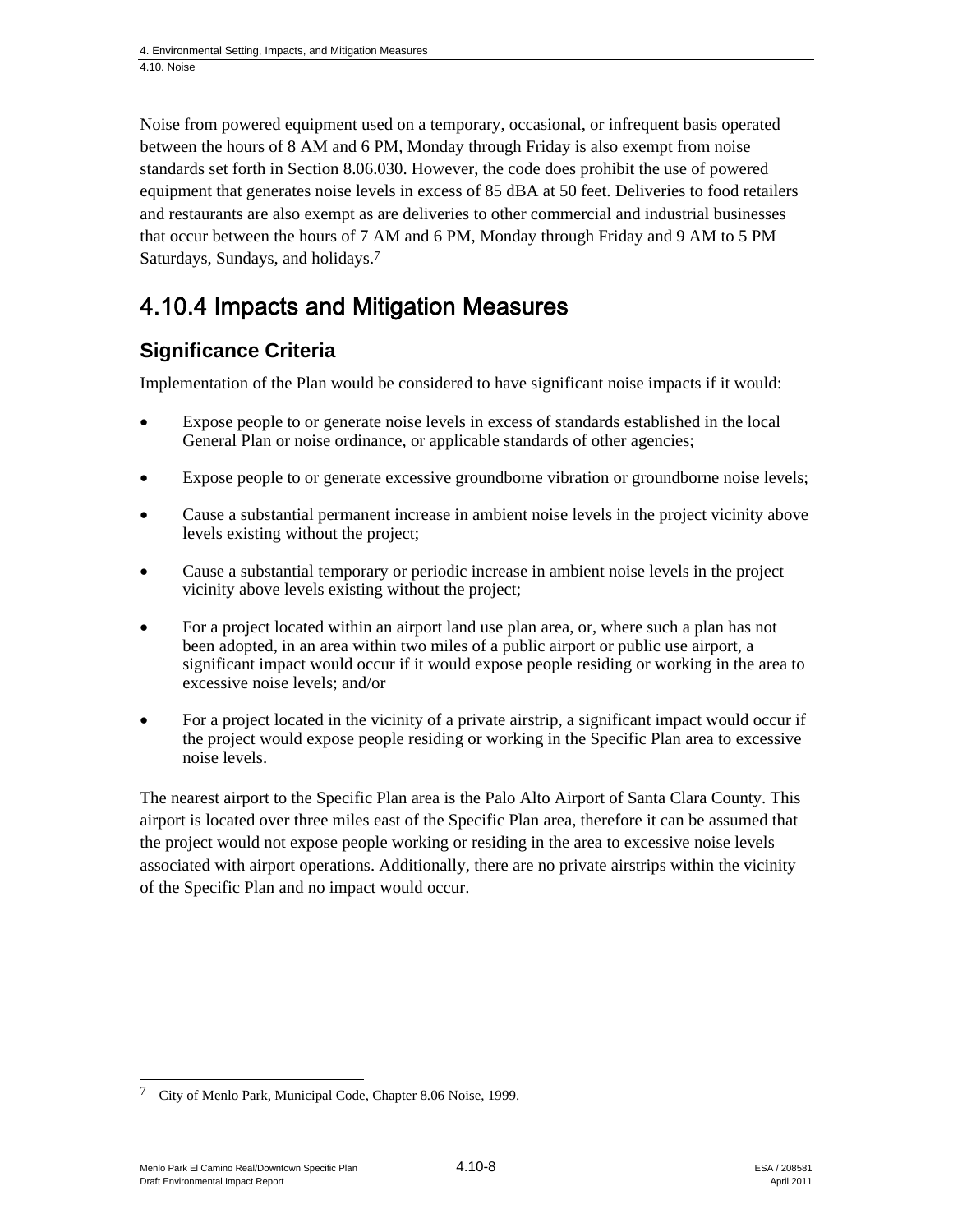#### **Impacts**

**Impact NOI-1: Construction activities associated with implementation of the Specific Plan would result in substantial temporary or periodic increases in ambient noise levels in the Specific Plan area above levels existing without the Specific Plan and in excess of standards established in the local general plan or noise ordinance, or applicable standards of other agencies. (Potentially Significant)** 

The Specific Plan would allow for development of up to approximately 330,000 square feet of retail and commercial space, 680 residential units, and 380 hotel rooms over a 30-year timeframe. Furthermore, the Specific Plan would include infrastructure improvements such as sidewalk improvements and new bicycle and pedestrian connections.

Construction, although typically short-term, can be a significant source of noise. Construction is most significant when it takes place near sensitive land uses, occurs at night, or in early morning hours. Local governments typically regulate noise associated with construction equipment and activities through enforcement of noise ordinance standards, implementation of general plan policies and imposition of conditions of approval for building or grading permits. **Table 4.10-2** shows typical exterior noise levels at various phases of commercial construction and **Table 4.10-3**  shows typical noise levels associated with various types of construction related machinery.

Construction-related activities would temporarily increase ambient noise levels within the Specific Plan area over the duration of construction. Construction-related noise levels within and adjacent to the Specific Plan area would fluctuate depending on the particular type, number, and duration of use of various pieces of construction equipment. The effect of construction noise would depend upon the level of construction activity on a given day, the related noise generated by that activity, the distance between construction activities, the nearest noise-sensitive uses, and the existing noise levels at those uses.

The dominant construction equipment noise source is usually a diesel engine without sufficient muffling. Stationary equipment consists of equipment that generates noise from one general area and includes items such as pumps, generators, compressors, etc. These types of equipment operate at a constant noise level under normal operation and are classified as non-impact equipment. Other types of stationary equipment such as pile drivers, jackhammers, and pavement breakers, etc., produce variable and sporadic noise levels and often produce impact-type noises. Impact equipment is equipment that generates impulsive noise, where impulsive noise is defined as noise of short duration (generally less than one second), high intensity, abrupt onset, rapid decay, and often rapidly changing spectral composition. For impact equipment, the noise is produced by the impact of a mass on a surface, typically repeating over time. Mobile equipment such as dozers, scrapers, graders, etc., may operate with power applied in a cyclic fashion in which a period of full power is followed by a period of reduced power. Other equipment such as compressors, although generally considered to be stationary when operating, can be readily relocated to another location for the next operation. Construction-related noise levels generally fluctuate depending on the construction phase, equipment type and duration of use, distance between noise source and receptor, and presence or absence of barriers between the noise source and receptor.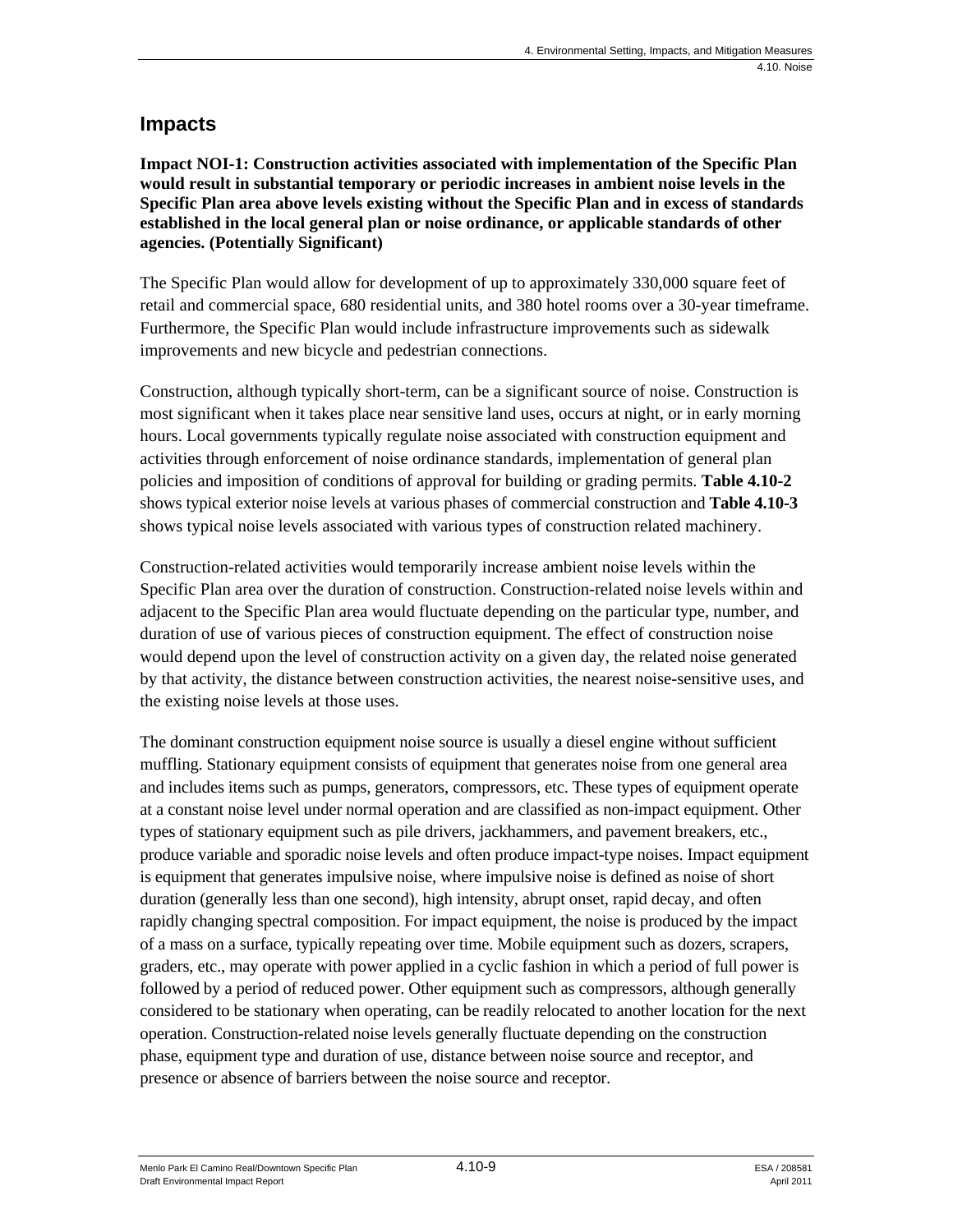4.10. Noise

| <b>Phase</b>              | Noise Level $(L_{eq})^a$ |  |  |
|---------------------------|--------------------------|--|--|
| <b>Ground Clearing</b>    | 84                       |  |  |
| Excavation                | 89                       |  |  |
| <b>Foundations</b>        | 78                       |  |  |
| Erection                  | 85                       |  |  |
| <b>Exterior Finishing</b> | 89                       |  |  |
| Pile Driving              | 90-105                   |  |  |

**TABLE 4.10-2 TYPICAL CONSTRUCTION NOISE LEVELS** 

Estimates correspond to a distance of 50 feet from the noisiest piece of equipment associated with a given phase and 200 feet from the other equipment associated with that phase.

SOURCE: U.S. Environmental Protection Agency, *Noise from Construction Equipment and Building Operations, Building Equipment and Home Appliances*, December 1971

| <b>Construction Equipment</b> | Noise Level (dBA, L <sub>eg</sub> at 50 feet) |
|-------------------------------|-----------------------------------------------|
| Backhoe                       | 80                                            |
| <b>Rock Drill</b>             | 98                                            |
| Air Compressor                | 81                                            |
| Dozer                         | 85                                            |
| Air Compressor                | 85                                            |
| Mobile Crane                  | 83                                            |
| Grader                        | 85                                            |
| Front End Loader              | 85                                            |
| <b>Trucks</b>                 | 88                                            |
| Cranes                        | 83                                            |
| Pile Driver (Sonic)           | 96                                            |
| Pile Driver (Impact)          | 101                                           |
| HIDCE-ETA 2006                |                                               |

**TABLE 4.10-3 TYPICAL MAXIMUM NOISE LEVELS FROM CONSTRUCTION EQUIPMENT** 

SOURCE: FTA, 2006.

Noise from construction activity generally attenuates (decreases) at a rate of 6.0 to 7.5 dBA per doubling of distance. Development of new land uses proposed in the Specific Plan could expose nearby residences to noise levels as high as 89 dBA at 50 feet using typical construction methods and up to 105 dBA at 50 feet if pile driving is required. It should be noted that it is unlikely that pile driving would be required to construct new structures within the Specific Plan area, because soils in the Plan area are generally sufficiently competent to support new construction without the need for driven piles.<sup>8</sup> However even without pile driving, noise levels associated with construction would be significantly greater than existing noise levels at nearby receptors.

Menlo Park El Camino Real/Downtown Specific Plan  $4.10-10$  ESA / 208581 Draft Environmental Impact Report April 2011

1

<sup>8</sup> As indicated in Section 4.5, *Geology, Soils, and Seismicity*, soils subject to liquefaction, which can lose strength when subjected to earthquake-induced groundshaking, are mapped only in the very southerly portion of the Specific Plan area, adjacent to San Francisquito Creek. No substantial new construction is anticipated in this area nearest the creek.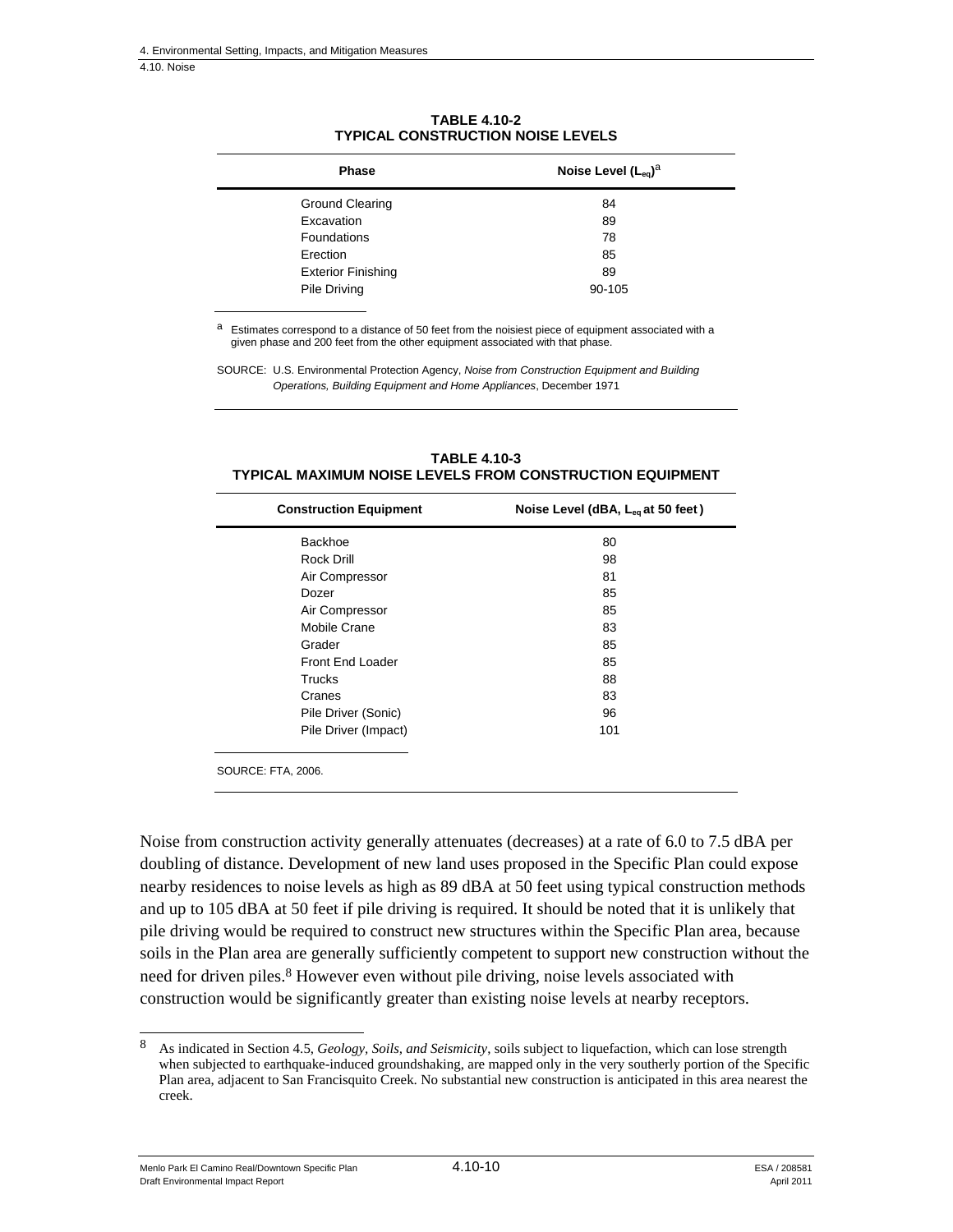Other than restricting the hours of construction activity, the Menlo Park noise ordinance does not establish any quantitative limits for construction-related noise. Nor are any such limits established in the noise element of the General Plan. In lieu of local regulatory restrictions on construction noise, this analysis uses the general assessment construction noise criteria suggested by the U.S. Department of Transportation.<sup>9</sup> This assessment methodology requires an estimate of the combined noise level from the two noisiest pieces of construction equipment, assuming they both operate at the same time. If this combined noise level exceeds 90 dBA (one-hour  $L_{eq}$ ) during daytime hours or 80 dBA during nighttime hours at a residential receptor, then it may result in an adverse community reaction. The threshold for commercial and industrial receptors is 100 dBA, regardless of time of day.

Given the variety of land uses in the Specific Plan area, it is reasonable and conservative to assume that construction equipment could be as close as 50 feet to a residence or other sensitive receptor for a given hour. The two noisiest pieces of equipment in Table 4.10-3 likely to be used in standard commercial development project would be an off-road truck (usually used for watering the site) rated at 88 dBA and a front end loader rated at 85 dBA. The combined noise level from these two pieces of equipment would be 90 dBA. This noise level would be considered a significant noise impact during nighttime hours in that it may result in an adverse community reaction.

However, per the City of Menlo Park noise ordinance, construction activities would be limited to less noise sensitive hours of the day (i.e., between 8 AM and 6 PM, Monday through Friday) unless otherwise approved by the City. Additionally, although the estimated noise level does not exceed the daytime standard, it does touch the limit for daytime exposures. Therefore, implementation of Mitigation Measures NOI-1a and NOI-1b are identified to ensure that potential impacts to sensitive receptors within and adjacent to the Specific Plan area would be reduced to less-than-significant levels by requiring implementation of best management practices to reduce noise levels associated with construction equipment.

**Mitigation Measure NOI-1a:** Construction contractors for subsequent development projects within the Specific Plan area shall utilize the best available noise control techniques (e.g., improved mufflers, equipment redesign, use of intake silencers, ducts, engine enclosures, and acoustically-attenuating shields or shrouds, etc.) when within 400 feet of sensitive receptor locations. Prior to demolition, grading or building permit issuance, a construction noise control plan that identifies the best available noise control techniques to be implemented, shall be prepared by the construction contractor and submitted to the City for review and approval. The plan shall include, but not be limited to, the following noise control elements:

 Impact tools (e.g., jack hammers, pavement breakers, and rock drills) used for construction shall be hydraulically or electrically powered wherever possible to avoid noise associated with compressed air exhaust from pneumatically powered tools. However, where use of pneumatic tools is unavoidable, an exhaust muffler on the compressed air exhaust shall be used; this muffler shall achieve lower noise levels from the exhaust by approximately 10 dBA. External jackets on the tools themselves shall be

<sup>1</sup> 9 U.S Department of Transportation, Federal Transit Administration, Transit Noise and Vibration Impact Assessment, May 2006, p.12-7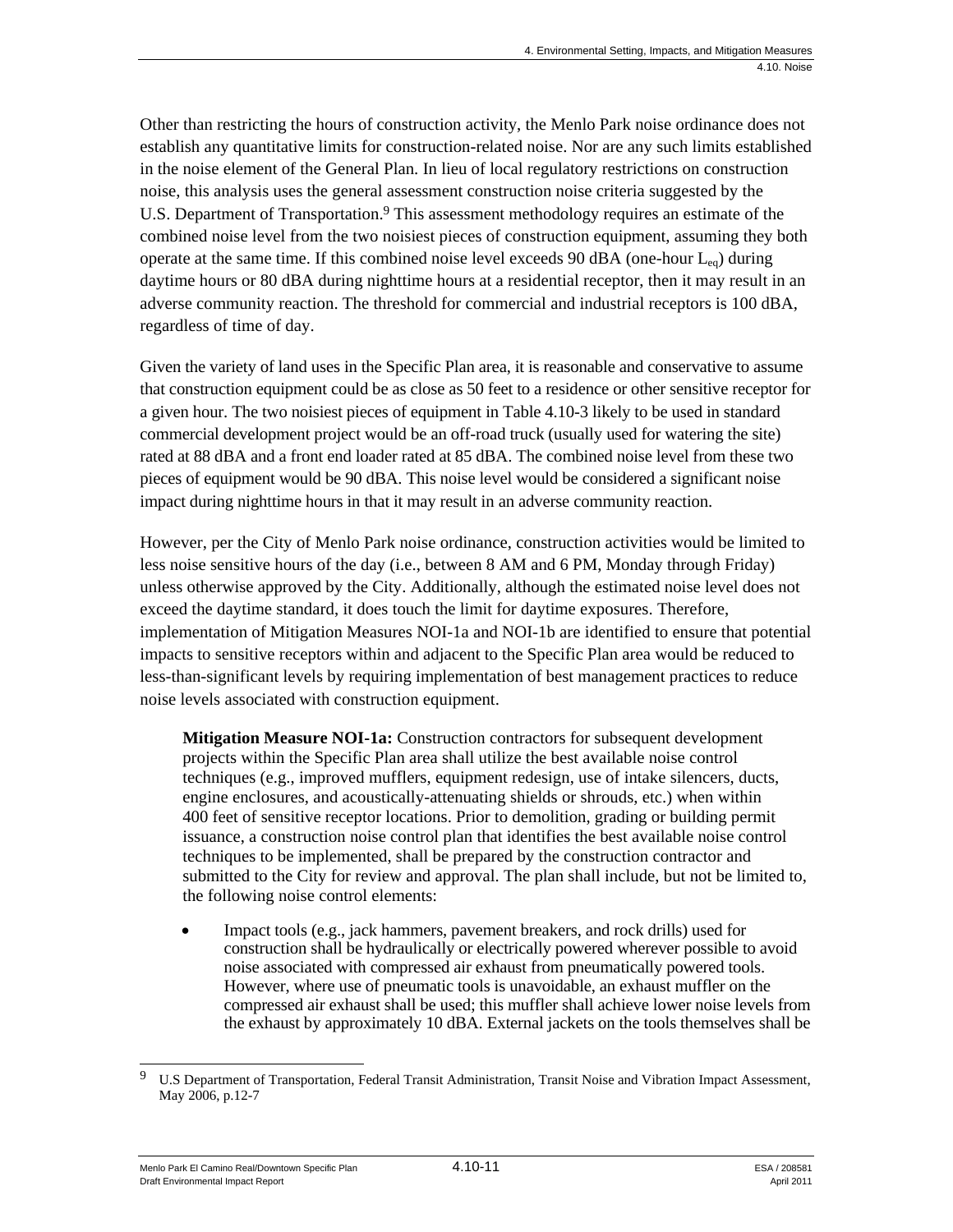used where feasible in order to achieve a reduction of 5 dBA. Quieter procedures shall be used, such as drills rather than impact equipment, whenever feasible;

- Stationary noise sources shall be located as far from adjacent receptors as possible and they shall be muffled and enclosed within temporary sheds, incorporate insulation barriers, or other measures to the extent feasible; and
- When construction occurs near residents, affected parties within 400 feet of the construction area shall be notified of the construction schedule prior to demolition, grading or building permit issuance. Notices sent to residents shall include a project hotline where residents would be able to call and issue complaints. A Project Construction Complaint and Enforcement Manager shall be designated to receive complaints and notify the appropriate City staff of such complaints. Signs shall be posted at the construction site that include permitted construction days and hours, a day and evening contact number for the job site, and day and evening contact numbers, both for the construction contractor and City representative(s), in the event of problems.

**Mitigation Measure NOI-1b:** Noise Control Measures for Pile Driving: Should piledriving be necessary for a subsequently proposed development project, the project sponsor would require that the project contractor predrill holes (if feasible based on soils) for piles to the maximum feasible depth to minimize noise and vibration from pile driving. Should pile-driving be necessary for the proposed project, the project sponsor would require that the construction contractor limit pile driving activity to result in the least disturbance to neighboring uses.

**Mitigation Measure NOI-1c:** The City shall condition approval of projects near receptors sensitive to construction noise, such as residences and schools, such that, in the event of a justified complaint regarding construction noise, the City would have the ability to require changes in the construction control noise plan to address complaints.

**Significance after Mitigation:** Less than Significant.

Although not absolutely required, implementation of Mitigation Measures NOI-1a and NOI-1b would reduce construction noise to ensure that construction noise would not result in an adverse community reaction.

**Impact NOI-2: Increased traffic from implementation of the Specific Plan would not result in a substantial permanent increase in ambient noise levels in the project vicinity above levels existing without the project. (Less than Significant)** 

\_\_\_\_\_\_\_\_\_\_\_\_\_\_\_\_\_\_\_\_\_\_\_\_\_

Most of the noise generated once the project is constructed and occupied would primarily be traffic-generated noise. The project would contribute to an increase in local traffic volumes, resulting in higher noise levels along local roadways. Using a spreadsheet based upon algorithms from the Federal Highway Administration's Highway Traffic Noise Prediction Model (FHWA-RD-77-108), traffic noise levels were analyzed for roadway segments that experienced the greatest percentage increase in project traffic when compared to existing traffic volumes along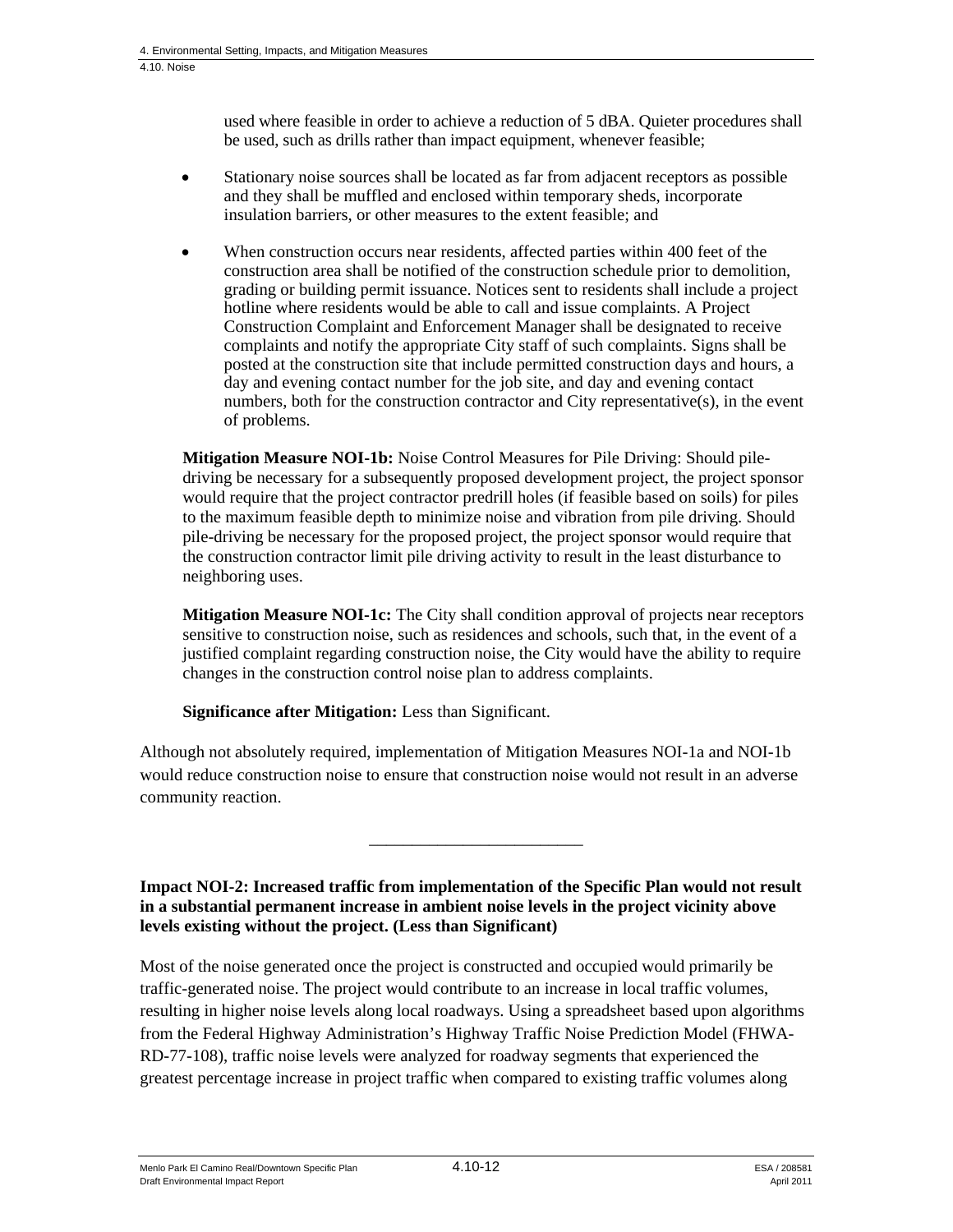those segments. To assess the significance of the increase in traffic noise due to the project, roadside peak-hour noise levels have been estimated for existing, existing plus project, and 2035 cumulative conditions with and without the project. Results of the modeling are presented in **Table 4.10-4**. The segments shown in the table would experience the greatest increase in traffic noise due to project traffic.

As shown in Table 4.10-4, the project, upon build-out, would lead to a less than 1 dBA increase in existing modeled noise levels on all roadway segments except one, where the increase due to the project would be 1.1 dBA. As discussed in the setting, noise increases of less than 1 dBA are not perceptible, and, outside of a laboratory, a 3 dBA change is just barely perceptible to humans and does not cause an adverse response. Therefore, it can be assumed that changes in noise levels due to increased roadway traffic would not result in substantial noise level increases that may impact sensitive receptors. Therefore, this would represent a less-than-significant impact.

The noise levels presented in Table 4.10-4 represent the  $L_{eq}$  during the peak traffic hour. However, in areas where the noise environment is dominated by traffic noise, the peak hour  $L_{eq}$  is roughly equivalent to the  $L_{dn}^{10}$ , the noise descriptor used in the City's General Plan land use compatibility standards. The noise levels in Table 4.10-4 are the noise levels at the roadside and likely exceed those that would be experienced at sensitive receptors. The setback of existing and proposed sensitive receptors in the area, primarily residences, varies.

Using the peak hour roadside noise levels in Table 4.10-4 as a conservative noise exposure analysis, one roadway would experience a change in noise level from one category to the next as a result of the Specific Plan which would occur on Ravenswood Avenue from Alma Street to El Camino Real. As there are no existing residential or other sensitive receptors located along this segment, an increase of noise levels above 70 dBA, L<sub>dn</sub> along this segment would not represent a significant noise impact.

**Mitigation:** None required.

**Impact NOI-3: The Specific Plan would introduce sensitive receptors to a noise environment with noise levels in excess of standards considered acceptable under the City of Menlo Park Municipal Code. (Potentially Significant)** 

\_\_\_\_\_\_\_\_\_\_\_\_\_\_\_\_\_\_\_\_\_\_\_\_\_

The Specific Plan would locate new residences near the Caltrain station and mainline tracks, thereby exposing sensitive receptors to excessive noise levels associated with rail noise. Noise levels at 50 feet from the station and mainline tracks were estimated using the methodology set forth in the Federal Transit Administration's *Transit Noise and Vibration Impact Assessment*. Information on train trip frequencies was derived from Caltrain's timetables.

Menlo Park El Camino Real/Downtown Specific Plan  $4.10-13$  And  $4.10-13$  ESA / 208581 Draft Environmental Impact Report April 2011

<sup>1</sup> 10 Caltrans, *Technical Noise Supplement*, November, 2009, p.2-60.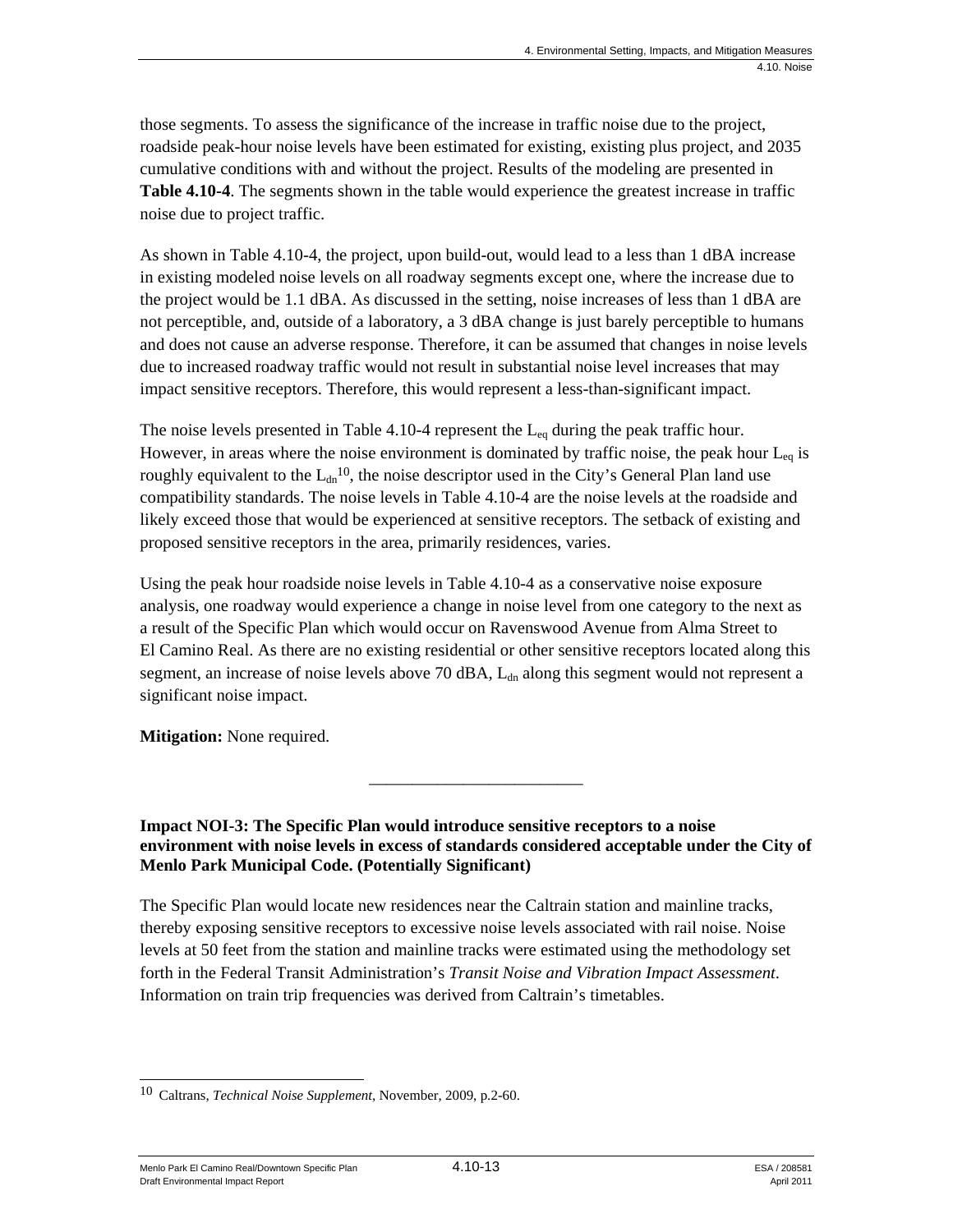4.10. Noise

|                                        | Modeled Noise Level at 50 feet from Roadway Centerline (dBA) |                                                 |                                              |                             |                                                             |                                                |                                                           |
|----------------------------------------|--------------------------------------------------------------|-------------------------------------------------|----------------------------------------------|-----------------------------|-------------------------------------------------------------|------------------------------------------------|-----------------------------------------------------------|
| <b>Street Segment</b>                  | <b>Existing</b><br>(2010)                                    | <b>Existing</b><br>÷<br><b>Specific</b><br>Plan | Project<br>Change<br>from<br><b>Existing</b> | <b>Cumulative</b><br>(2035) | <b>Cumulative</b><br>(2035)<br>÷<br><b>Specific</b><br>Plan | Project<br>Change<br>from<br><b>Cumulative</b> | Plan +<br><b>Cumulative</b><br>Change<br>from<br>existing |
| <b>Oak Grove Avenue</b>                |                                                              |                                                 |                                              |                             |                                                             |                                                |                                                           |
| Middlefield to Laurel                  | 66.5                                                         | 66.9                                            | $+0.4$                                       | 67.5                        | 67.8                                                        | $+0.3$                                         | $+1.3$                                                    |
| Laurel to El Camino                    | 66.2                                                         | 66.6                                            | $+0.4$                                       | 67.4                        | 67.8                                                        | $+0.4$                                         | $+1.6$                                                    |
| El Camino to Crane                     | 65.6                                                         | 66.0                                            | $+0.4$                                       | 66.5                        | 66.9                                                        | $+0.4$                                         | $+1.3$                                                    |
| <b>Crane to University</b>             | 64.0                                                         | 64.6                                            | $+0.6$                                       | 65.0                        | 65.5                                                        | $+0.5$                                         | $+1.5$                                                    |
| Santa Cruz Avenue                      |                                                              |                                                 |                                              |                             |                                                             |                                                |                                                           |
| University to Olive                    | 68.2                                                         | 68.6                                            | $+0.4$                                       | 69.5                        | 69.8                                                        | $+0.3$                                         | $+1.6$                                                    |
| Olive to Avy/Orange                    | 68.1                                                         | 68.6                                            | $+0.5$                                       | 69.4                        | 69.7                                                        | $+0.3$                                         | $+1.6$                                                    |
| Avy/Orange to<br>Alameda de las Pulgas | 66.6                                                         | 67.1                                            | $+0.5$                                       | 67.7                        | 68.1                                                        | $+0.4$                                         | $+1.5$                                                    |
| <b>Menlo Avenue</b>                    |                                                              |                                                 |                                              |                             |                                                             |                                                |                                                           |
| El Camino to Crane                     | 65.7                                                         | 66.0                                            | $+0.3$                                       | 68.5                        | 68.6                                                        | $+0.1$                                         | $+2.9$                                                    |
| <b>Crane to University</b>             | 64.7                                                         | 64.8                                            | $+0.1$                                       | 66.1                        | 66.2                                                        | $+0.1$                                         | $+1.5$                                                    |
| Ravenswood Avenue                      |                                                              |                                                 |                                              |                             |                                                             |                                                |                                                           |
| Middlefield to Laurel                  | 68.6                                                         | 68.9                                            | $+0.3$                                       | 70.2                        | 70.4                                                        | $+0.2$                                         | $+1.8$                                                    |
| Laurel to Alma                         | 68.9                                                         | 69.2                                            | $+0.3$                                       | 70.9                        | 71.0                                                        | $+0.1$                                         | $+2.2$                                                    |
| Alma to El Camino                      | 69.8                                                         | 70.1                                            | $+0.3$                                       | 71.6                        | 71.8                                                        | $+0.2$                                         | $+2.0$                                                    |
| <b>University Avenue</b>               |                                                              |                                                 |                                              |                             |                                                             |                                                |                                                           |
| Oak Grove to Santa<br>Cruz             | 64.6                                                         | 65.2                                            | $+0.6$                                       | 65.5                        | 66.0                                                        | $+0.5$                                         | $+1.4$                                                    |
| Santa Cruz to Menlo                    | 65.4                                                         | 65.7                                            | $+0.3$                                       | 66.8                        | 67.0                                                        | $+0.2$                                         | $+1.6$                                                    |
| Santa Cruz Avenue                      |                                                              |                                                 |                                              |                             |                                                             |                                                |                                                           |
| University to El Camino                | 64.3                                                         | 65.0                                            | $+0.7$                                       | 66.0                        | 66.5                                                        | $+0.5$                                         | $+2.2$                                                    |
| <b>El Camino Real</b>                  |                                                              |                                                 |                                              |                             |                                                             |                                                |                                                           |
| Menlo College to<br>Valparaiso         | 71.0                                                         | 71.1                                            | $+1.1$                                       | 72.2                        | 72.3                                                        | $+0.1$                                         | $+1.3$                                                    |
| Cambridge to Sand Hill                 | 71.3                                                         | 71.9                                            | $+0.6$                                       | 72.5                        | 72.9                                                        | $+0.4$                                         | $+1.6$                                                    |
| <b>Middlefield Road</b>                |                                                              |                                                 |                                              |                             |                                                             |                                                |                                                           |
| Ringwood to Willow                     | 69.4                                                         | 69.7                                            | $+0.3$                                       | 70.4                        | 70.7                                                        | $+0.3$                                         | $+1.3$                                                    |

| <b>TABLE 4.10-4</b>                                           |
|---------------------------------------------------------------|
| TRAFFIC NOISE INCREASES ALONG LOCAL ROADWAYS IN THE PLAN AREA |

SOURCE: Environmental Science Associates, 2010.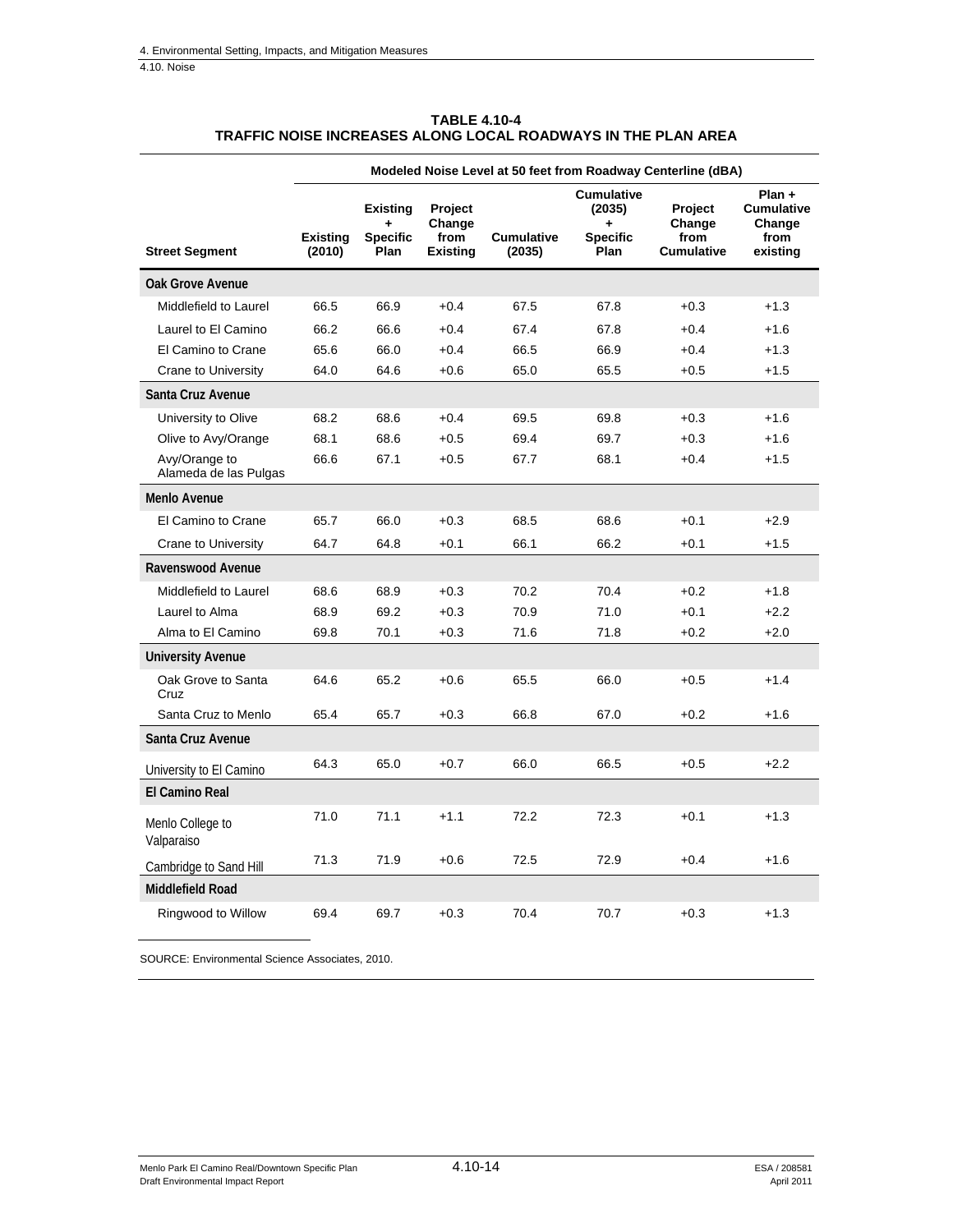**Table 4.10-5** presents the estimated daytime and nighttime  $L_{eq}$  and  $L_{dn}$  at 50 feet from the Caltrain station, the mainline tracks and grade crossings where transit warning horns are sounded, and the mainline tracks without transit warning horns.

| <b>Source</b>                 | <b>Daytime Noise</b><br>$L_{eq}$ at 50 feet | <b>Nighttime Noise</b><br>$L_{eq}$ at 50 feet | $L_{dn}$ at 50 feet |
|-------------------------------|---------------------------------------------|-----------------------------------------------|---------------------|
| <b>Caltrain Station</b>       | 73.5                                        | 68.3                                          | 76.0                |
| Mainline Track (with horn)    | 68.8                                        | 63.7                                          | 71.3                |
| Mainline Track (without horn) | 65.6                                        | 60.4                                          | 68.1                |

**TABLE 4.10-5 ESTIMATED NOISE LEVELS FROM CALTRAIN OPERATIONS IN THE PLAN AREA** 

In addition, the Specific Plan would locate new residences near roadways that experience high levels of traffic noise, both under current and projected conditions. Modeled noise levels are shown in Table 4.10-4, estimated at 50 feet from the roadway centerline.

As shown in the tables, both daytime and nighttime noise levels within 50 feet of the Caltrain Station and/or mainline track and local roadway centerlines would exceed the standards set forth in the Menlo Park Municipal Code of 60 dBA  $L_{eq}$  and 50 dBA  $L_{eq}$ , respectively. Under General Plan land use compatibility standards, noise levels within 50 feet of most roadway centerlines would be considered "conditionally acceptable," while areas within 50 feet of El Camino Real and most areas within 50 feet of the Caltrain Station and/or mainline track would be considered "normally unacceptable."

The Specific Plan would include mixed-use development directly adjacent to the train station. For projects in other parts of the Plan Area, while exact distances to tracks or roadway centerlines would not be determined until specific projects were designed, it can be assumed that residents could be located within 50 feet of the track or roadway centerlines. Mitigation Measure NOI-3 would require detailed acoustical assessments for residential units constructed within the Specific Plan area to ensure that Title 24 interior noise level standards are achieved. Implementation of this measure would reduce impacts to a less-than-significant level. For residential units in noisier locations, noise mitigation can include the use of double-paned, noise-insulating windows and noise-insulating doors; use of acoustically rated walls (containing additional layer(s) of gypsum board, double studs, and/or the use of resilient channels to reduce noise and vibration), and proper use of sealants to ensure no gaps that could permit noise intrusion.

It is important to note that the Caltrain 2025 Project would provide for the conversion of dieselhauled to electric-hauled trains, using equipment that would resemble BART trains in that no separate locomotive is used. A Final Environmental Assessment/Environmental Impact Report was published in 2009 and the Federal Transit Administration issued a Finding of No Significant Impact (FONSI) under the National Environmental Policy Act in December 2009. However, the Peninsula Corridor Joint Powers Board, operator of Caltrain, has yet to certify the Final EIR, nor has full funding been identified for the electrification project.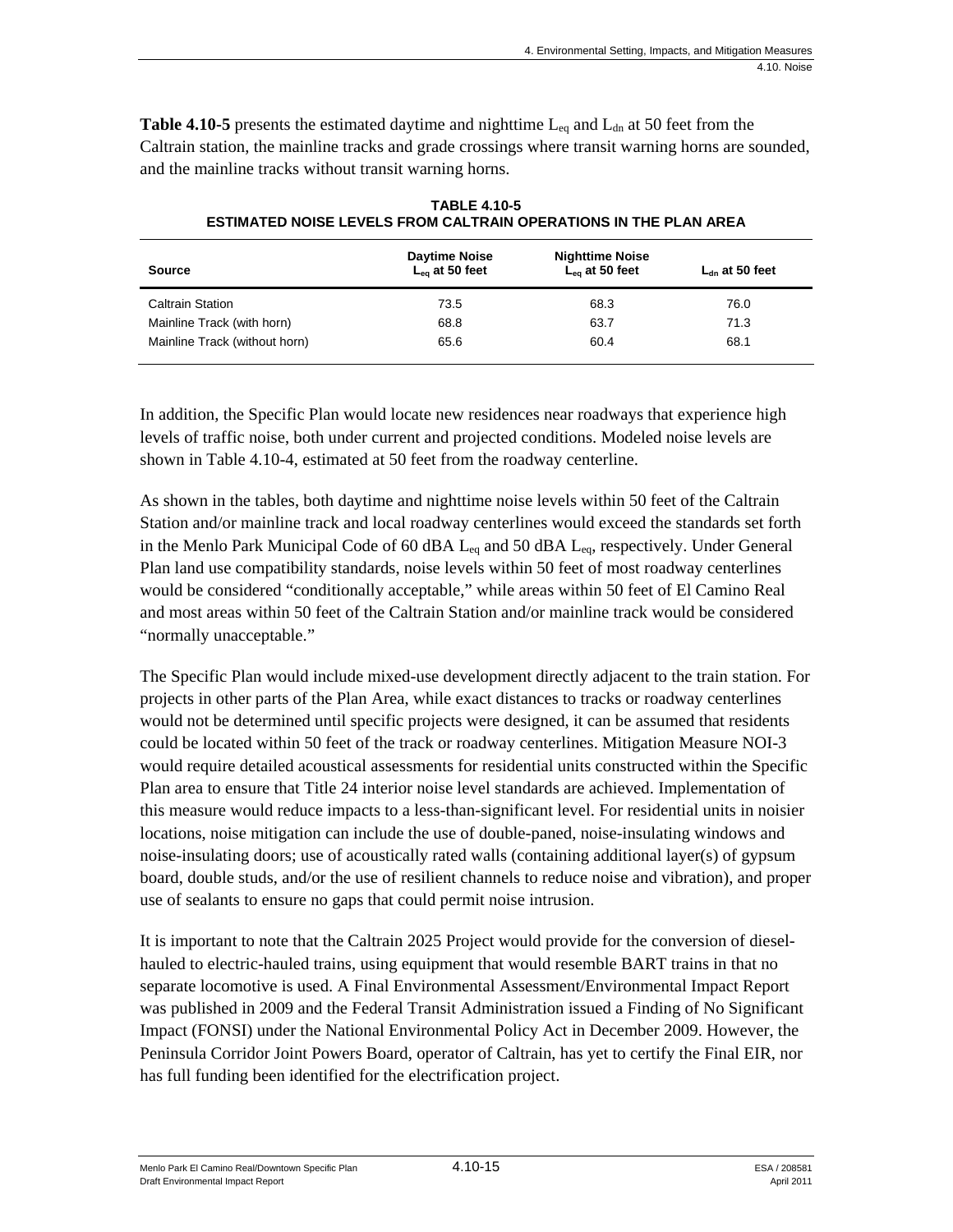In May 2010, the Federal Railroad Administration granted Caltrain a waiver of a rule prohibiting simultaneous operation of standard diesel-locomotive-powered trains and lighter-weight electric trains. This would allow for a phase-in of electric trains over several years.11 If electrification of Caltrain proceeds, it would substantially reduce noise levels from Caltrain operations and would reduce the likelihood of impacts to new residential receptors. However, sites that are also close to noisy roadways would still potentially have noise impacts that would be mitigated by Mitigation Measure NOI-3 below.

**Mitigation Measure NOI-3:** Interior noise exposure within homes proposed for the Specific Plan area shall be assessed by a qualified acoustical engineer to determine if sound rated walls and windows would be required to meet the Title 24 interior noise level standard of 45 dBA,  $L_{dn}$ . The results of each study shall be submitted to the City showing conceptual window and wall assemblies with Sound Transmission Class (STC) ratings necessary to achieve the noise reductions for the project to satisfy the interior noise criteria within the noise environment of the Plan area.

**Significance after Mitigation:** Less than Significant.

#### **Impact NOI-4: The Specific Plan would expose sensitive receptors to substantial levels of groundborne vibration. (Potentially Significant)**

\_\_\_\_\_\_\_\_\_\_\_\_\_\_\_\_\_\_\_\_\_\_\_\_\_

As discussed above, implementation of the Specific Plan would locate sensitive receptors near the existing Caltrain Station and mainline track. The Federal Transit Administration (FTA) has developed screening distances for vibration impacts associated with conventional commuter railroads. According to these distances, residences and buildings where people normally sleep should be located a minimum of 200 feet from the Caltrain right-of-way.

The FTA also provides guidance regarding allowable vibration levels within close proximity to transit facilities in its *Transit Noise and Vibration Impact Assessment* manual*.* Where there are between 30 and 70 trains a day, the "Occasional Events" vibration assessment criterion is applicable. For residences, this is 75 dB re: 1 micro-inch/sec (denoted 75 VdB). The comparable standard for institutional daytime uses, such as offices, is 78 VdB.<sup>12</sup> While Caltrain currently operates 86 trains per day, the current proposal for operations in FY 2011-2012 is for a 48-train schedule. Because the FTA vibration thresholds decrease with event frequency, application of the Occasional Events standard provides for a conservative analysis, as it is not certain at this time if and when Caltrain will operate a 70+ train schedule.

Menlo Park El Camino Real/Downtown Specific Plan  $4.10-16$   $4.10-16$  ESA / 208581 Draft Environmental Impact Report April 2011

 $\overline{\phantom{a}}$ <sup>11</sup> Peninsula Corridor Joint Powers Board, "Caltrain Passes Key Milestone in Modernization Effort;" News Release, May 28, 2010. Available on the internet at:

http://www.caltrain.com/about/News/Caltrain\_Passes\_Key\_Milestone\_in\_Modernization\_Effort.html. Reviewed

August 19, 2010. 12 Federal Transit Administration. *Transit Noise and Vibration Impact Assessment*, FTA-VA-90-1003-06, May 2006, p. 8-3.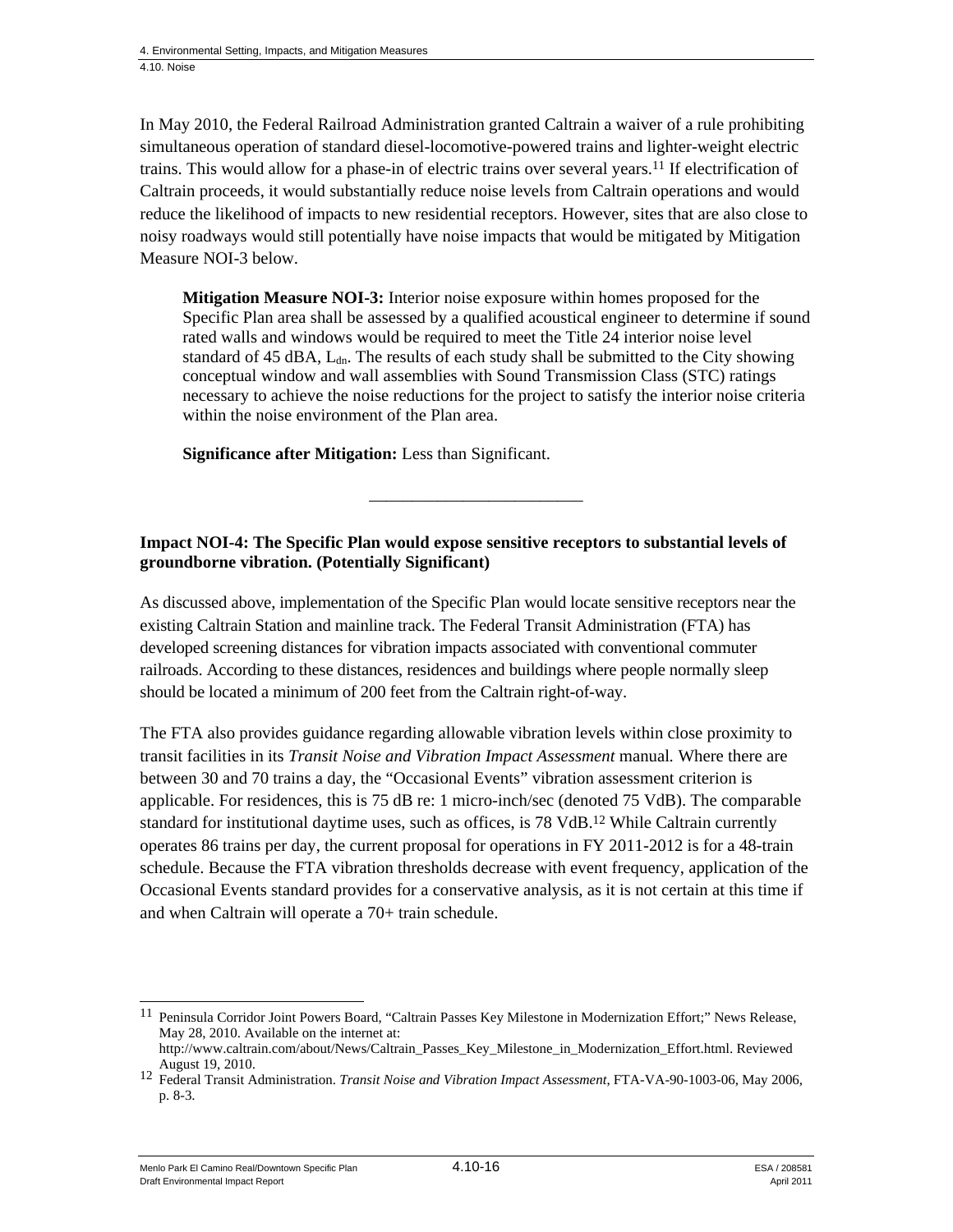Therefore, given that the Specific Plan proposes to develop residences within close proximity to the Caltrain Station and mainline track, impacts would be potentially significant. Mitigation Measure NOI-4 would require that all residential developments included in the Specific Plan within 200 feet of the Caltrain Station and mainline track undergo a detailed vibration analysis to determine the potential for vibration impacts. Implementation of this measure would ensure that impacts would be less than significant.

In the event that Caltrain upgrades to electric powered trains, vibration impacts to nearby residences constructed in the Specific Plan and would likely be reduced. Vibration curves published by the Federal Transit Administration indicate that vibration levels from locomotive powered passenger trains are 10 Vdb or more than light-rail vehicles.

**Mitigation Measure NOI-4:** Prior to project approval for development within 200 feet of the mainline track, a detailed vibration design study shall be completed by a qualified acoustical engineer to confirm the ground vibration levels and frequency content along the Caltrain tracks and to determine appropriate design to limit interior vibration levels to 75 VdB for residences and 78 VdB for other uses. If required, vibration isolation techniques could include supporting the new building foundations on elastomer pads similar to bridge bearing pads.

**Significance after Mitigation:** Less than Significant.

### **Cumulative Impacts**

**Impact NOI-5: Implementation of the Specific Plan, together with anticipated future development in the area in general, would result in a significant increase in noise levels in the area. (Significant)** 

\_\_\_\_\_\_\_\_\_\_\_\_\_\_\_\_\_\_\_\_\_\_\_\_\_

A cumulative impact arises when two or more individual projects, when considered together, are considerable or which compound or increase other environmental impacts. Cumulative impacts can result from individually minor but collectively significant impacts, meaning that the project's incremental effects must be viewed in connection with the effects of past, current, and reasonably foreseeable projects. Notably, any project that would individually have a significant noise impact would also be considered to have a significant cumulative noise impact.

Construction noise is typically a local impact and would affect receptors in the immediate vicinity of the Specific Plan area. Therefore, due to the geographic distribution of the Specific Plan and other approved and foreseeable projects in the area, the same set of receptors are not likely to be affected by construction activities from more than one project. Even if two construction sites are located right next to each other and equidistant from the same set of receptors, the result of two sets of noise sources would be a 3 dBA increase over what would result if there were only one construction site. Noise attenuates rapidly and the construction site nearest to any receptor would have the most impact. Besides, the construction schedules for individual projects constructed under the Specific Plan and other approved projects would vary hence reducing the intensity of the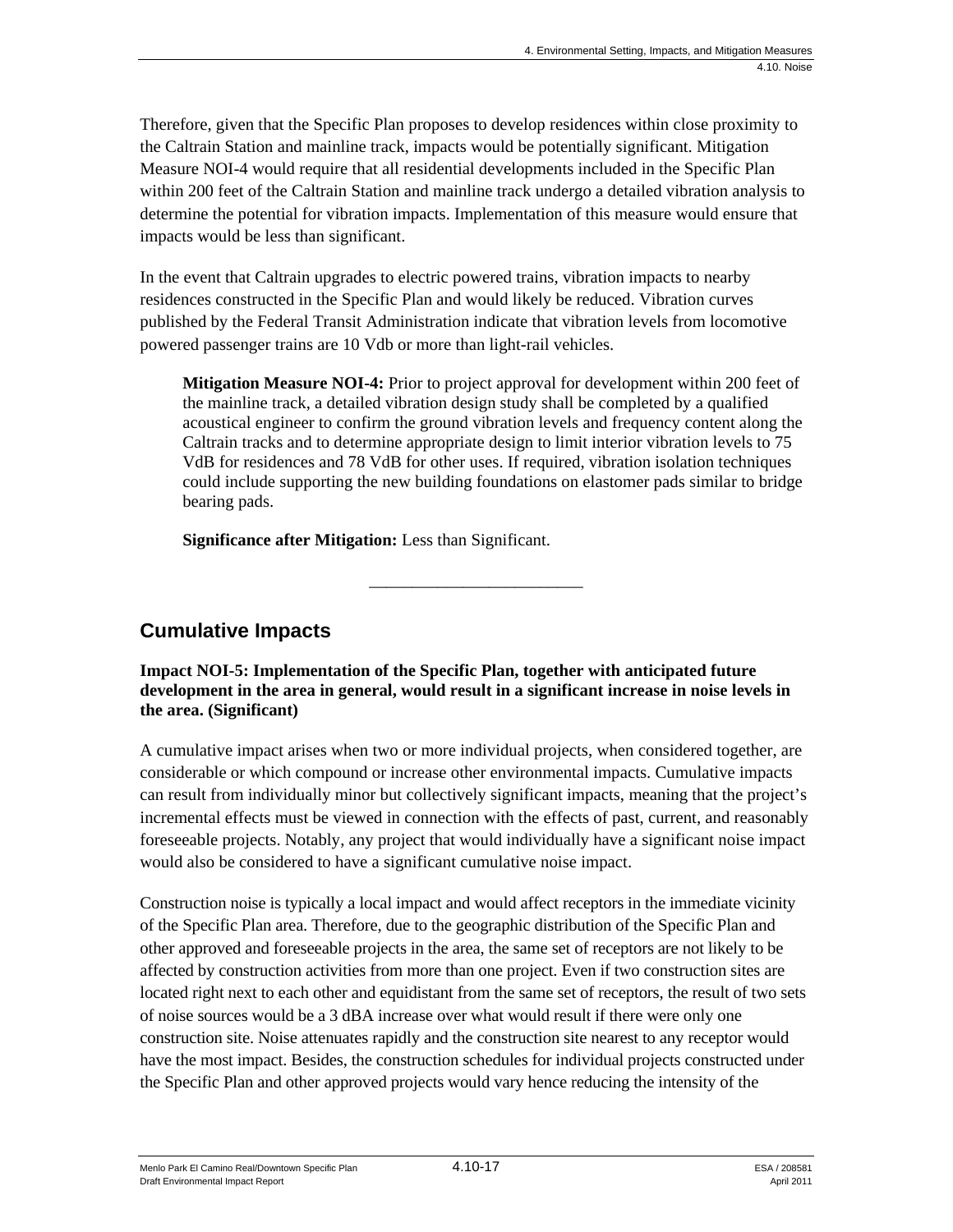impact. In addition, all construction that would occur under the Specific Plan would be required to implement Mitigation Measure NOI-1, to reduce individual impact to a less-than-significant level. Therefore, the overall cumulative impact due to construction activities and the Specific Plan's contribution to the cumulative impact would both be considered less than significant.

Noise from cumulative development in the area would primarily occur from increases in motor vehicle traffic. Table 4.10-4 shows that modeled 2035 levels (from both cumulative and project traffic) would increase between 1.3 and 2.9 dBA over existing noise levels. While increases in noise levels of less than 3 dBA are normally imperceptible outside a laboratory setting, the additional noise would occur on streets where noise levels now exceed those permitted by the Menlo Park Municipal Code (60 dBA  $L_{eq}$ ) and which are considered to be "conditionally acceptable" for residential uses under the land use compatibility standards established in the City's General Plan, meaning that new construction should normally be undertaken only following a detailed analysis of noise reduction requirements. Noise would also increase on properties near El Camino Real, which experiences current noise levels above 70 dBA,  $L_{dn}$  and is considered under the General Plan's standards to be "normally unacceptable" for residences. Here, if new residential construction does proceed, noise insulation features must be included in the project.

In addition, using the peak hour roadside noise levels in Table 4.10-4 as a conservative noise exposure analysis, three roadway segments would experience a change in noise level from one category to the next as a result of the Specific Plan and cumulative traffic. This would occur on the three segments of Ravenswood Avenue. This change in noise exposure along these roads would occur with or without the project.

Because the project would cumulatively contribute to increased noise levels on roadways where noise levels are currently in excess of standards established in the local noise ordinance, or where mitigation measures should be undertaken, this is a potentially significant impact on new and existing sensitive receptors. Mitigation Measure NOI-3 would reduce cumulative impacts on new sensitive receptors to a level of insignificance. However, no feasible means have been identified to protect existing receptors along roadways where existing noise levels exceed 60 dBA  $L_{eq}$ . Typical mitigations such as sound walls are not feasible along surface streets with frequent driveway access. Consequently, the cumulative impact of increased traffic noise on existing sensitive receptors is significant and unavoidable.

**Significance after Mitigation:** Significant and Unavoidable

**Impact NOI-6: Anticipated future development of California's High Speed Rail Project would have the potential to expose sensitive receptors within the Specific Plan area to excessive noise levels and groundborne vibration. (Potentially Significant)** 

In addition to noise and vibration from existing Caltrain operations, implementation of California's High Speed Rail Project could further increase noise levels in the Plan area by routing high speed trains (HSTs) through the existing Caltrain corridor. Impacts from HSTs in the

\_\_\_\_\_\_\_\_\_\_\_\_\_\_\_\_\_\_\_\_\_\_\_\_\_